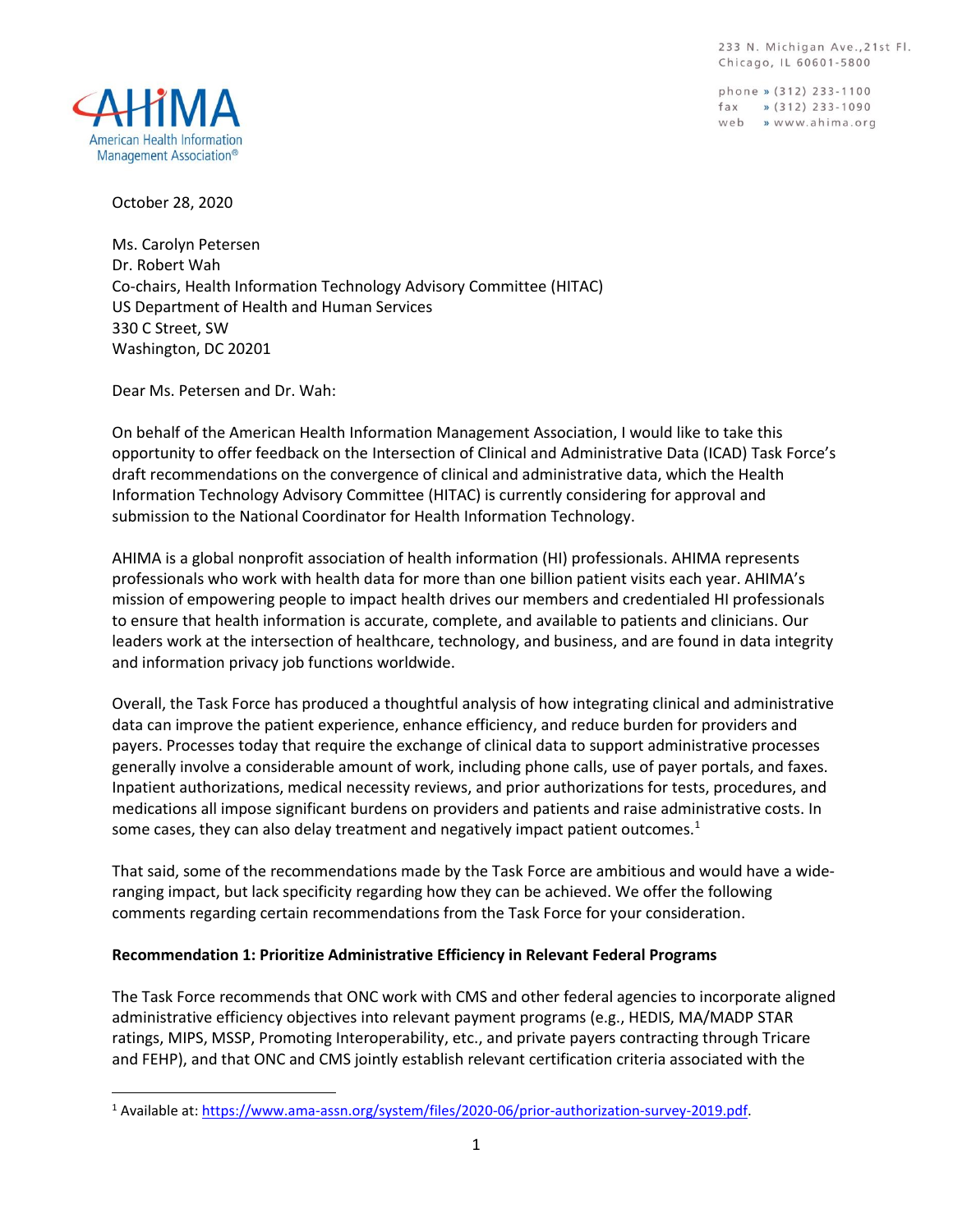health information technology used to further administrative efficiency, reduce clinician burden, and improve the patient experience.

AHIMA is concerned that this recommendation may be premature given that the standards, processes, and real-world implementation considerations associated with integrating clinical and administrative data must be addressed before aligned administrative efficiency objectives are incorporated into relevant federal payment programs. In other words, we believe that additional work is needed to understand "how" these two distinct data streams may be converged before federal programs adopt incentives for using new approaches. For example, further understanding is needed as to how data is captured for clinical purposes using SNOMED but then used for administrative processes that are conducted using ICD or CPT. This includes consideration of the implications of mapping the different code sets and the impact on semantic interoperability. Consideration must also be given as to how providers and payer organizations may have to account for changes to their IT systems and workflows to accommodate new approaches. These include system upgrades and workforce training and realignment to account for shifts in needed capabilities, including the implementation of new standards, technologies, and processes.

We also suggest, under Recommendation 1, the Task Force consider recommending only positive targeted incentives be deployed to address challenges of small practices in implementing the new standards versus penalizing smaller practices for failure to implement new standards.

# **Recommendation 2: Establish a Government-wide Common Standards Advancement Process**

The Task Force recommends that ONC, in collaboration with CMS and other federal agencies, establish a single consistent process for standards advancement for relevant standards for healthcare interoperability, including transactions, code sets, terminologies/vocabularies, and privacy and security used for conducting the business of healthcare, irrespective of whether that business is clinical or administrative. The Task Force also recommends that the standards advancement process incorporate multiple rounds of development testing and production pilot use prior to adoption as national standards.

AHIMA is concerned that Recommendation 2 in its current form lacks specificity. In other words, Recommendation 2 does not appear to map out a clear path to get from our existing, bifurcated approach of setting administrative and clinical standards to the ideal state laid out in the draft report. For example, it is unclear whether Recommendation 2 suggests changing either the existing regulatory process for the HIPAA Administrative Simplification standards or the existing ONC Interoperability Standards Advisory and its related process for the advancement of clinical standards, or both. We support the harmonization of these two distinct data streams. However, there are certain aspects of the HIPAA transaction standards process that should not be cast aside, including: (1) establishment of clear roles and responsibilities of stakeholders involved in the process, (2) consideration of operating rules and how new standards are to be used and implemented (versus simply the development of the standards themselves), and (3) the principle that all stakeholders "move together," which creates more certainty and consistency for providers and payers when adopting new standards.

Furthermore, this recommendation makes no mention of involving stakeholders outside of the federal government in developing this new standards process, although all stakeholders, and particularly payers and providers, would presumably need to use the standards that are subsequently adopted.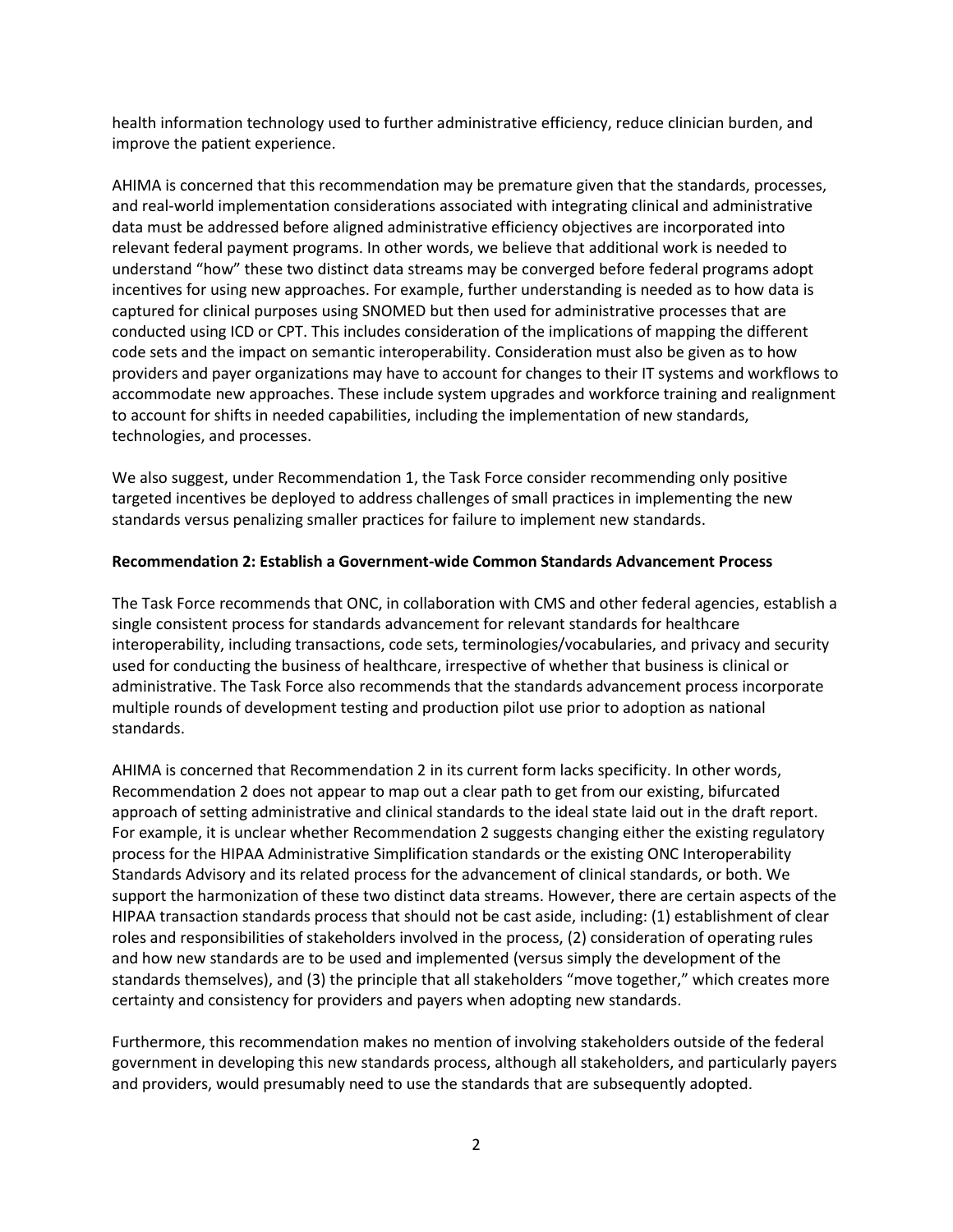## **Recommendation 3: Converge Health Care Standards**

The Task Force recommends that ONC, working in concert with CMS, the National Library of Medicine, voluntary consensus standards organizations, and other relevant federal agencies harmonize standards to create a consistent set of standards for Code Sets, Content and Services that evolve together to address multiple clinical and administrative workflows. The Task Force also recommends that ONC, working with standards development organizations, establish domains of expertise around common standards. The Task Force also clarifies that its recommendation to harmonize standards does not imply that legitimate users of the data shall have unfettered access to the complete clinical or administrative record and that the principle of minimum necessary must still apply.

AHIMA agrees with the Task Force's recommendation to harmonize standards to create a consistent set of standards for Code Sets, Content and Services that evolve together to address clinical and administrative workflows. However, we are concerned this recommendation lacks specificity. For example, the recommendation only provides an example of how to harmonize exchange standards (e.g.—FHIR, X12, NCPDP). Content and classification standards are equally important to achieve the goal of more automated transactions, particularly for prior authorization. However, Recommendation 3 does not specifically address how to harmonize content standards. This is a particularly challenging area, as clinical and administrative systems may use different code sets for the same concept (such as SNOMED for problems and ICD-10-CM for diagnoses). For example, it is unclear whether Recommendation 3 would result in a policy that requires all diagnoses for every purpose be captured using only one code set (e.g.—either SNOMED or ICD-10-CM must be selected for all diagnosis data elements) or whether a diagnosis data element that is part of a pre-authorization data set should be coded in a single, standard code set.

It is also unclear whether all stakeholders will have an opportunity to participate in this convergence process. As written, the recommendation only refers to a range of federal agencies and "voluntary consensus standards organizations." However, successful standards adoption will likely be enhanced by input from those with frontline experience who understand the data and workflow needs required by clinical and administrative processes.

AHIMA also agrees with the Task Force's recommendation under Recommendation 3 that the principle of minimum necessary must apply, however, it is unclear whether Recommendation 3 contemplates the need to limit secondary uses of information as well. Addressing secondary use will be key to establish trust.

# **Recommendation 4: Provide a Clear Roadmap and Timeline for Harmonized Standards**

The Task Force recommends that ONC, working with other organizations, establish a clear roadmap and timeline for harmonized standards, following the standards advancement process, including adequate pilot and production usage, to raise the national floor.

AHIMA agrees with the Task Force's recommendation to establish a clear roadmap and timeline for harmonized standards. We recommend that the roadmap incorporate reasonable timeframes that consider the operational realities of the providers and payers expected to use the harmonized standards.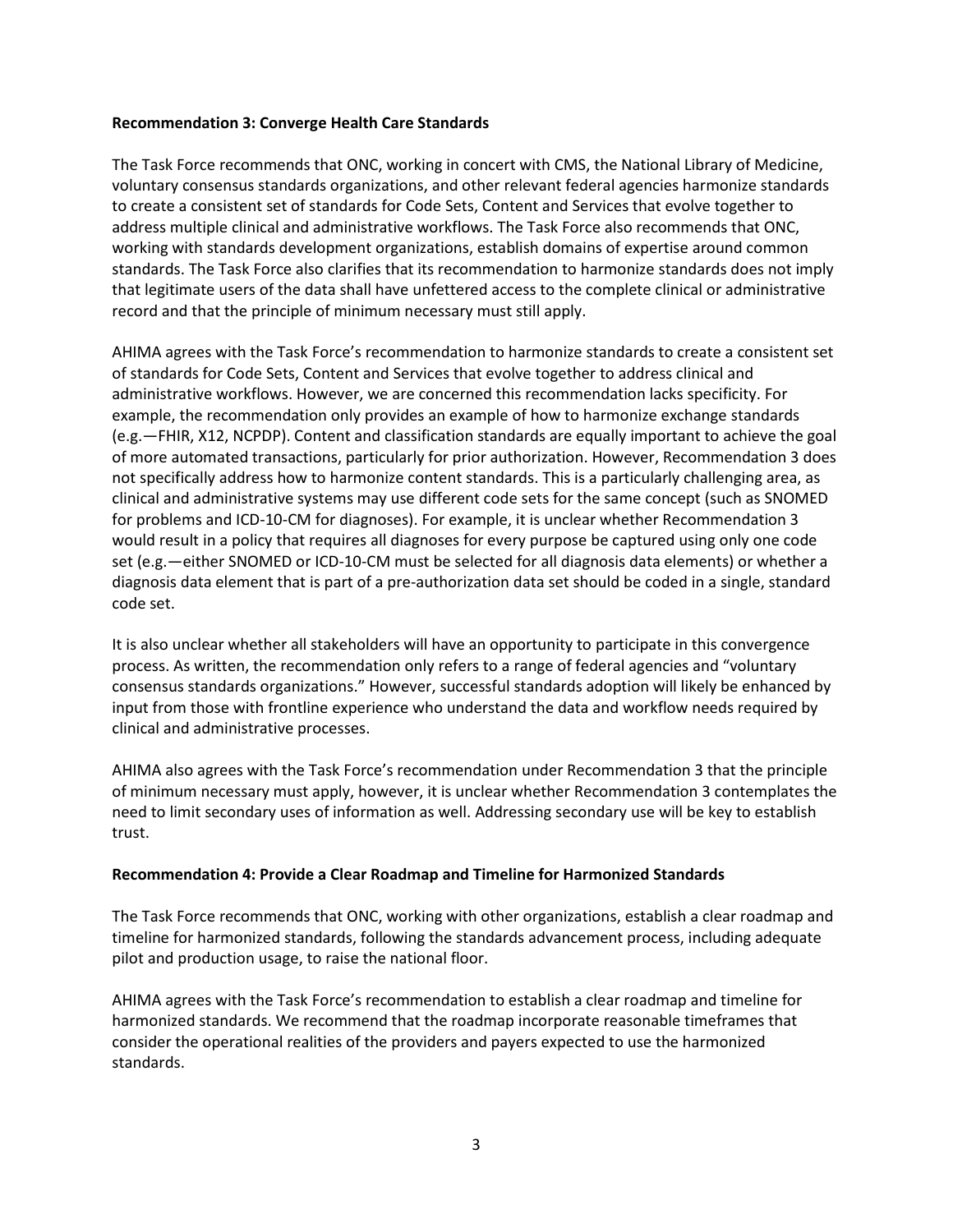## **Recommendation 5: Harmonize Code and Value Sets**

The Task Force recommends that ONC work with CMS, NLM, and relevant value set authorities to harmonize code and value sets to serve clinical and administrative needs.

AHIMA supports the harmonization code and value sets to serve clinical and administrative needs. Integration of clinical and administrative data will only be successful if code and value sets used to encode clinical data are mappable to the code and value sets used to determine administrative authorization for payment for the orderable, procedure or referral. To do so, there needs to be a detailed and transparent understanding of how code sets are used for administrative and clinical purposes, particularly when different code sets are used for the same underlying concept (such as SNOMED versus ICD/CPT for problems and diagnoses). AHIMA members have considerable expertise in understanding and using code sets. We welcome the opportunity to assist in these efforts.

## **Recommendation 7: Develop Patient-centered Workflows and Standards**

The Task Force recommends that if there is uncertainty on the inclusion of administrative workflows of the designated record set (DRS), that ONC work with OCR to clarify the status of administrative workflows under the HIPAA right of access to ensure that patients have digital access to such data. The Task Force also recommends that ONC work with other federal actors and standards development organizations to prioritize and develop administrative standards that are designed for patients' digital access and engagement.

AHIMA agrees with the Task Force that "Patient at the Center" must be a system design philosophy and built in from the ground up. Patients and caregivers need to be at the center of administrative workflows and administrative standards should be developed and prioritized to enable patients to engage as a key actor. HI professionals play a pivotal role when individuals seek access to their health information, as they are often the frontline professionals involved in helping to facilitate such requests. Since the HIPAA Privacy Rule's inception, HI professionals have led efforts within their institutions to define the DRS. We agree with the Task Force's belief that administrative workflows should be a part of the DRS; should uncertainty arise as to whether such workflows should be included in the DRS, we welcome the opportunity to work with ONC and OCR to ensure that patients have electronic access to such information under the HIPAA right of access.

AHIMA also supports the leveraging of APIs and modern technical standards to facilitate the development of administrative standards designed for digital access and engagement.

# **Recommendation 8: Create a Standardized Member ID**

The Task Force recommends that ONC work with CMS to create and incorporate standards for member ID cards.

AHIMA supports the Task Force's recommendation that ONC work with CMS to create and incorporate standards for member ID cards. As a founding member of the [Patient ID Now Coalition,](https://patientidnow.org/) we support the accurate identification of patients to reduce burden for patients, providers and payers. We believe that a nationwide patient identification strategy should be adopted, and we encourage the development of a public-private sector framework that identifies opportunities to enhance patient identification. Along these lines, the creation and adoption of a standardized member ID is an important step in this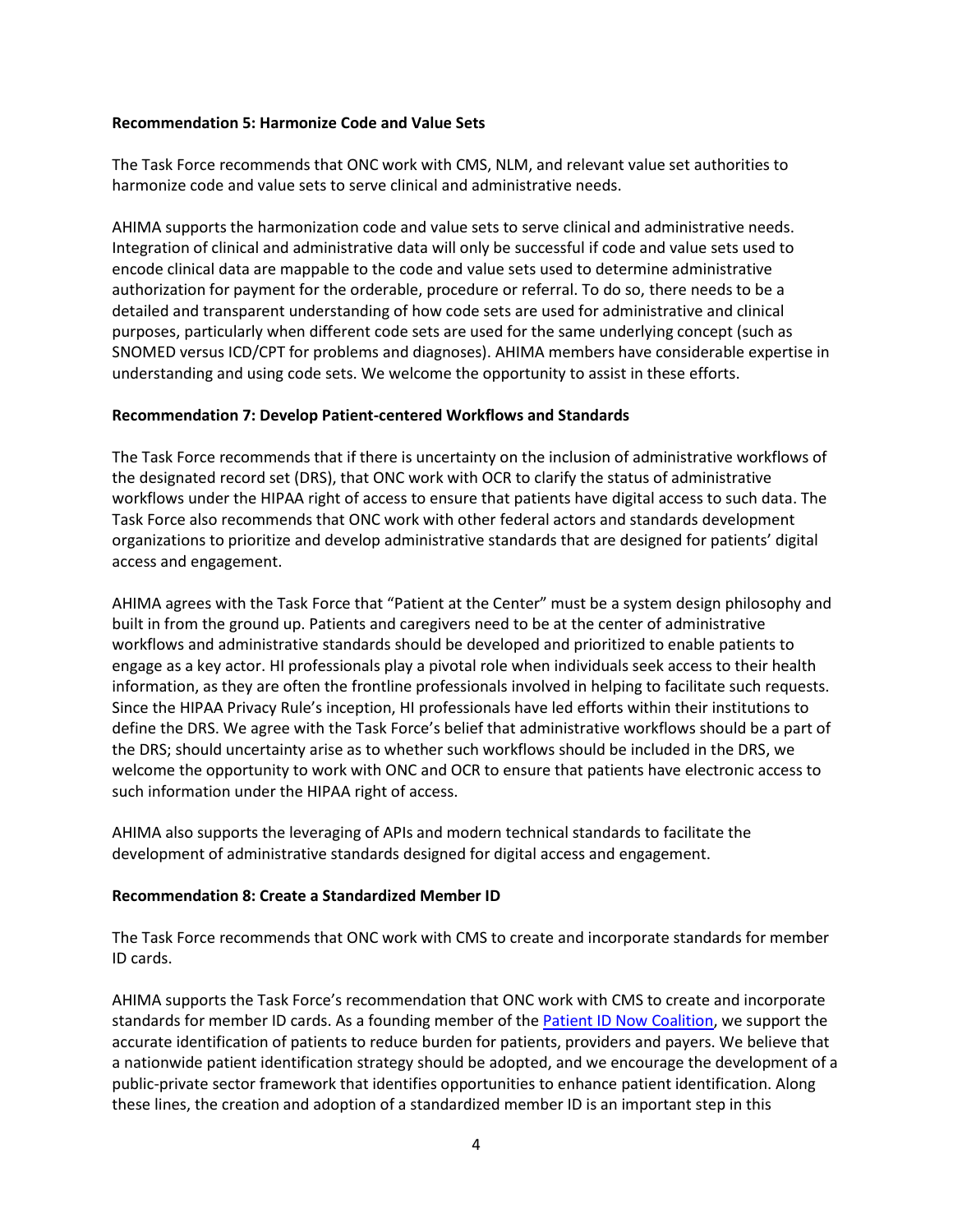direction. However, consideration should be given to CMS' prior work with the development and deployment of the Medicare Beneficiary Identifier to ensure that any creation of standards for member ID cards is not duplicative.

## **Recommendation 9: Name an Attachment Standard**

The Task Force recommends that ONC work with CMS and other federal actors to establish a national approach to exchanging clinical data needed to support clinical information exchange, whether for care delivery or for administrative processes.

AHIMA supports the Task Force's recommendation that ONC work with CMS and other federal actors to establish a national approach to exchanging clinical data needed to support clinical information exchange, whether for care delivery or for administrative processes. The naming of a HIPAA attachment standard would be a positive step forward.

# **Recommendation 10: Establish Regular Review of Prior Authorization Rules**

The Task Force recommends that ONC work with CMS and other federal actors to establish consistent processes and guidelines for prior authorization rulesets to apply to CMS, MA, FEHP, and other federally controlled or contracted plans. The Task Force also recommends that ONC work with CMS and other federal actors to establish transparency in the prior authorization process via published metrics on authorization and denial rates, rates of appeal, and metrics on appeals.

AHIMA is concerned that providers are not included in the establishment of a regular review of prior authorization rules under Recommendation 10. If the intention of the process is to simplify and remove rules that have high burden, it is important for providers to be a part of this review process given that the prior authorization rules apply to them. It is also unclear whether Recommendation 10 intends to suggest that CMS and other federal agencies referenced will establish requirements or other incentives to ensure that plans engage in regular review of prior authorization rules and take steps to simplify them.

# **Recommendation 11: Establish Standards for Prior Authorization Workflows**

The Task Force recommends that ONC work with CMS, other federal actors, and standards development organizations to develop programmatic (API) specifications to create an authorization (electronic prior authorization or related determinations such as medical necessity), such that the authorization and related documentation can be triggered in workflow in the relevant workflow system where the triggering event for the authorization is created. The Task Force also recommends that ONC work with CMS and other federal actors overseeing benefit plans to establish policy mechanisms to provide or incent increased benefit transparency and automated electronic prior authorization.

AHIMA suggests that any development of automated approaches cited in Recommendation 11 must be accompanied by an evaluation of workflows, technical needs and workforce implications for providers. In addition, it is unclear how the HITAC would recommend that ONC work with CMS and other federal actors to support the transition to increased benefit transparency and automated electronic prior authorization. Changes of this scale generally require coordination across parties to avoid a "mixed model" where providers will be obligated to follow different approaches for different payers.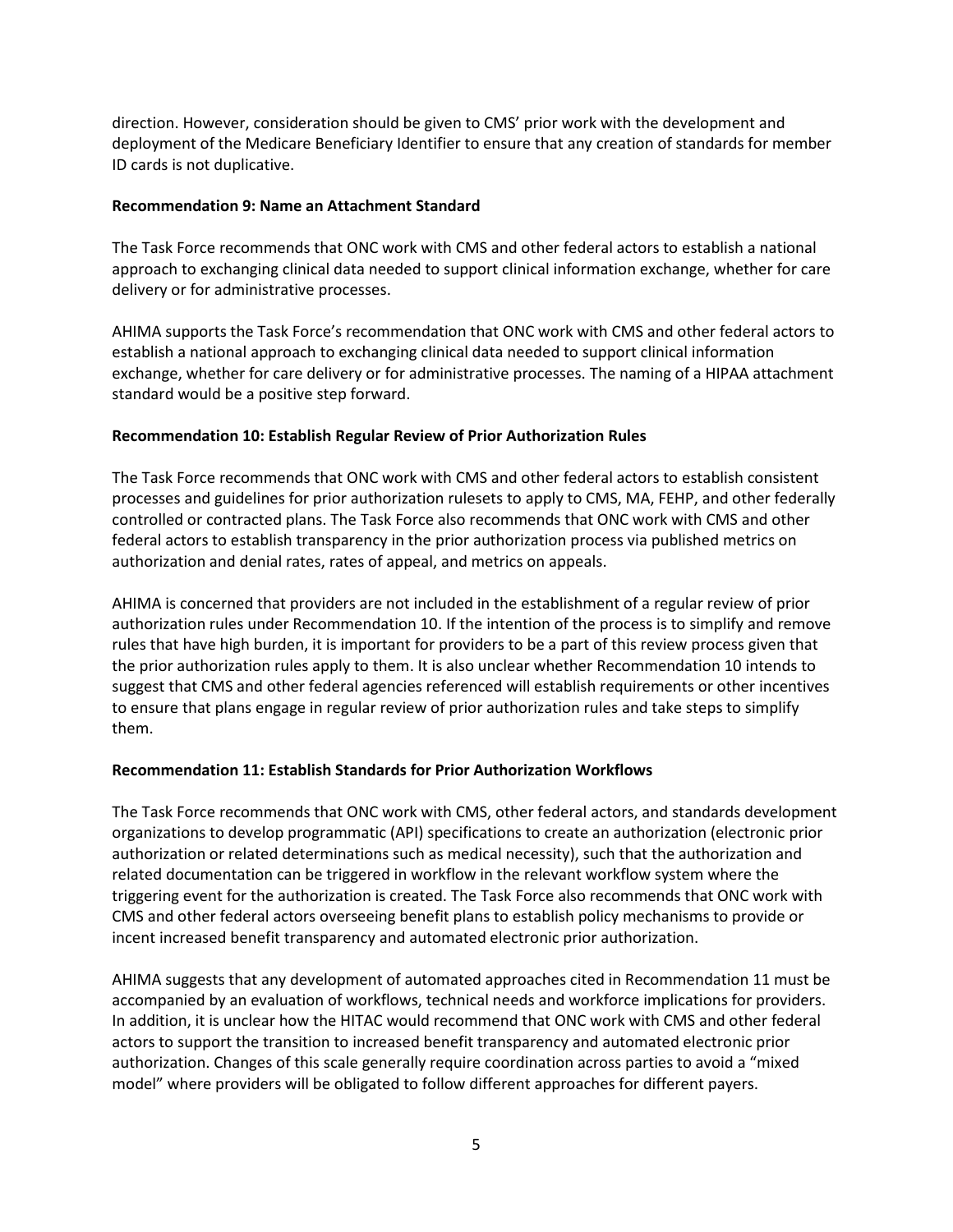## **Recommendation 12: Create Extension and Renewal Mechanism for Authorizations**

The Task Force recommends that ONC work with other federal actors and standards development organizations to develop programmatic (API) specifications to renew or extend an authorization where prior authorization applies to services that have long durations.

AHIMA supports the Task Force's recommendation that ONC work with other federal actors and standards development organizations to develop API specifications to renew or extend an authorization where prior authorization applies to services that have long durations.

## **Recommendation 13: Include the Patient in Prior Authorization**

The Task Force recommends that ONC work with CMS and other federal actors administering health benefits (e.g., FEHP, Tricare, VHA) to ensure that prior authorization systems be designed with patient engagement as a critical design goal, such that the patient is included throughout the process.

AHIMA agrees with the Task Force's recommendation that prior authorization systems be designed with patient engagement as a critical design goal, as to include the patient and/or their caregiver throughout the process. However, it is unclear as to how ONC, CMS, and other federal actors charged with administering health benefits will implement this laudable goal.

# **Recommendation 14: Establish Patient Authentication and Authorization to Support Consent**

The Task Force recommends the creation of standards that will enable patients and caregivers to authorize the sharing of their data with the tool of their choice to interface with their corresponding provider and payer systems.

AHIMA agrees with the creation of standards that will enable both patients and caregivers to authorize the sharing of their data with the tool of their choice to interface with their corresponding provider and payer systems. AHIMA also supports the establishment of a standard for third party authorization that allows patients to access and bidirectionally share their data across the landscape. However, consideration must be given to the security implications associated with third-party authentication. Consideration should also be given to the operational impact of bidirectionally sharing of data between provider and payer systems at the patient's request, including the need to maintain data integrity and data quality.

#### **Recommendation 15: Establish Test Data Capability to Support Interoperability**

AHIMA supports the Task Force's recommendation that HHS develop a national approach to have test data beds to drive innovation and ensure real-world functionality and interoperability. However, we believe that Recommendation 15 is foundational to the success of many of the other recommendations that have been proposed in the draft report. We recommend that the HITAC and the Task Force consider including this recommendation at the beginning of the recommendations to underscore its foundational importance vis à vis the other recommendations.

We appreciate the opportunity to offer comments on the Task Force's draft recommendations on the convergence of clinical and administrative data. We hope that you will continue to engage extensively with stakeholders on these critically important recommendations and we look forward to working with